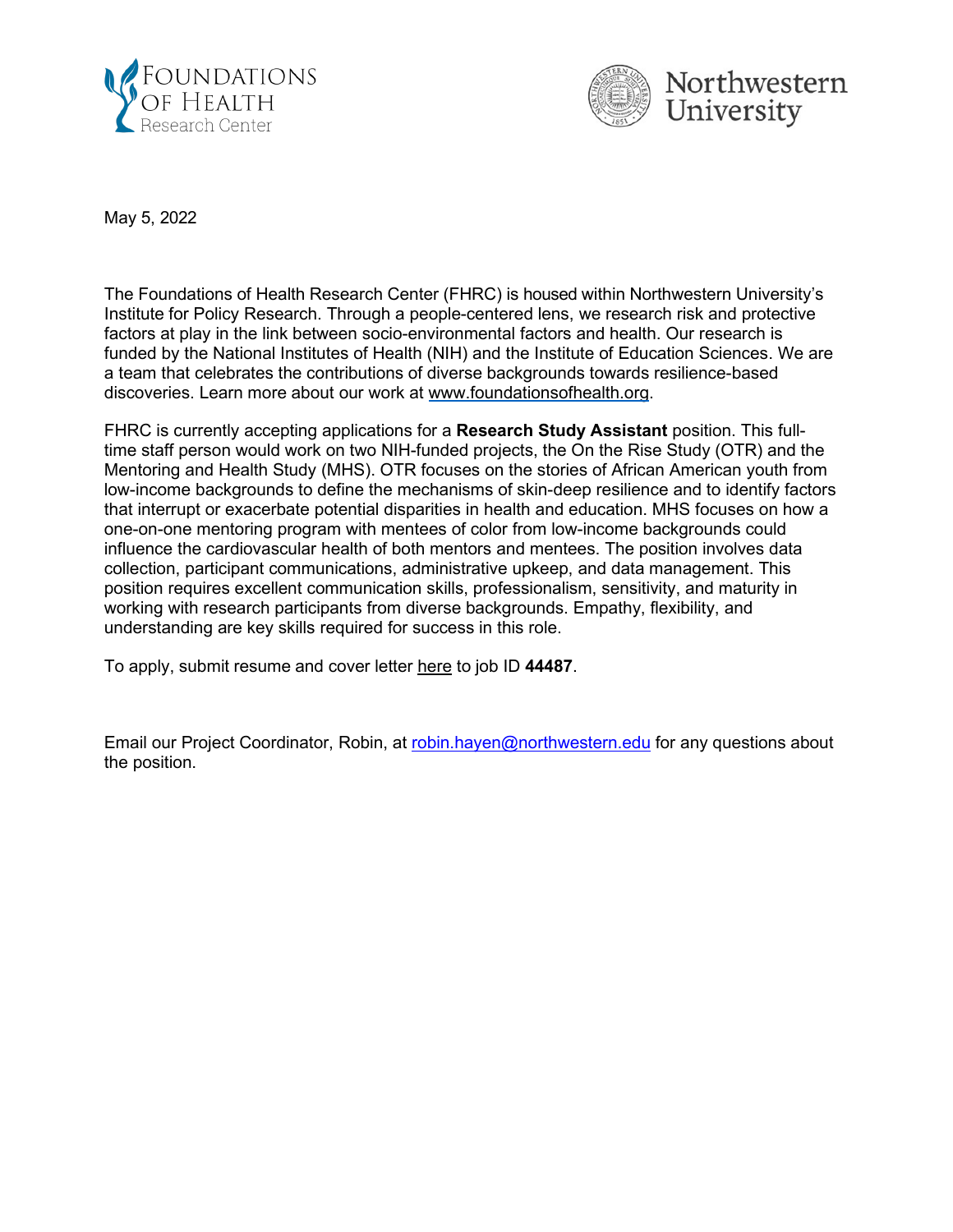



Northwestern University - Research Study Assistant Job ID 44487 Department: IPR - Inst for Policy Res Salary/Grade: NEX/9

# **Job Summary**

This position will be a Research Study Assistant on two NIH-funded studies of academics and health in African American youth. The Research Study Assistant will work closely with the Research Project Coordinator to execute study assessments and work toward project goals.

The Research Study Assistant's major responsibilities will include assisting with study recruitment, screening, and scheduling; conducting in-lab study assessments, including psychosocial interviews and health assessments; conducting phone calls with study participants; oversight of data entry and monitoring of participant data; and completing administrative tasks as needed. Please include a cover sheet describing any relevant experience.

Performs biomedical & social-behavioral research by administering tests & questionnaires following protocols; collecting, compiling, tabulating & processing responses; gathering information; & assisting in the preparation of material for inclusion in reports. Completes all activities by strictly following Good Clinical Practices (GCP) & all relevant current local, state, & federal laws, regulations, guidance, policy & procedure developed by the NU Institutional Review Board (IRB), Food & Drug Administration (FDA) Code of Federal Regulations (CFR), & the International Conference on Harmonization (ICH).

This is a one-year term position with opportunity for renewal based on performance and available funding.

# **Specific Responsibilities**:

# *Technical*

- Recruits study participants.
- Reviews & obtains informed consent.
- Screens & schedules study visits with participants.
- Conducts interviews.
- Collects survey data.
- Facilitates communication with key personnel & participants to maintain project study flow.
- Monitors study data in terms of completion and accuracy of data entry and keeps study data up-to-date

### *Administration*

• Maintains detailed records of results which may include collecting, extracting & entering data; &/or preparing basic charts & graphs.

### *Finance*

- Processes invoices &/or purchase requisitions.
- Processes participant payments.

### *Supervision*

• May train other research staff to interview/test participants.